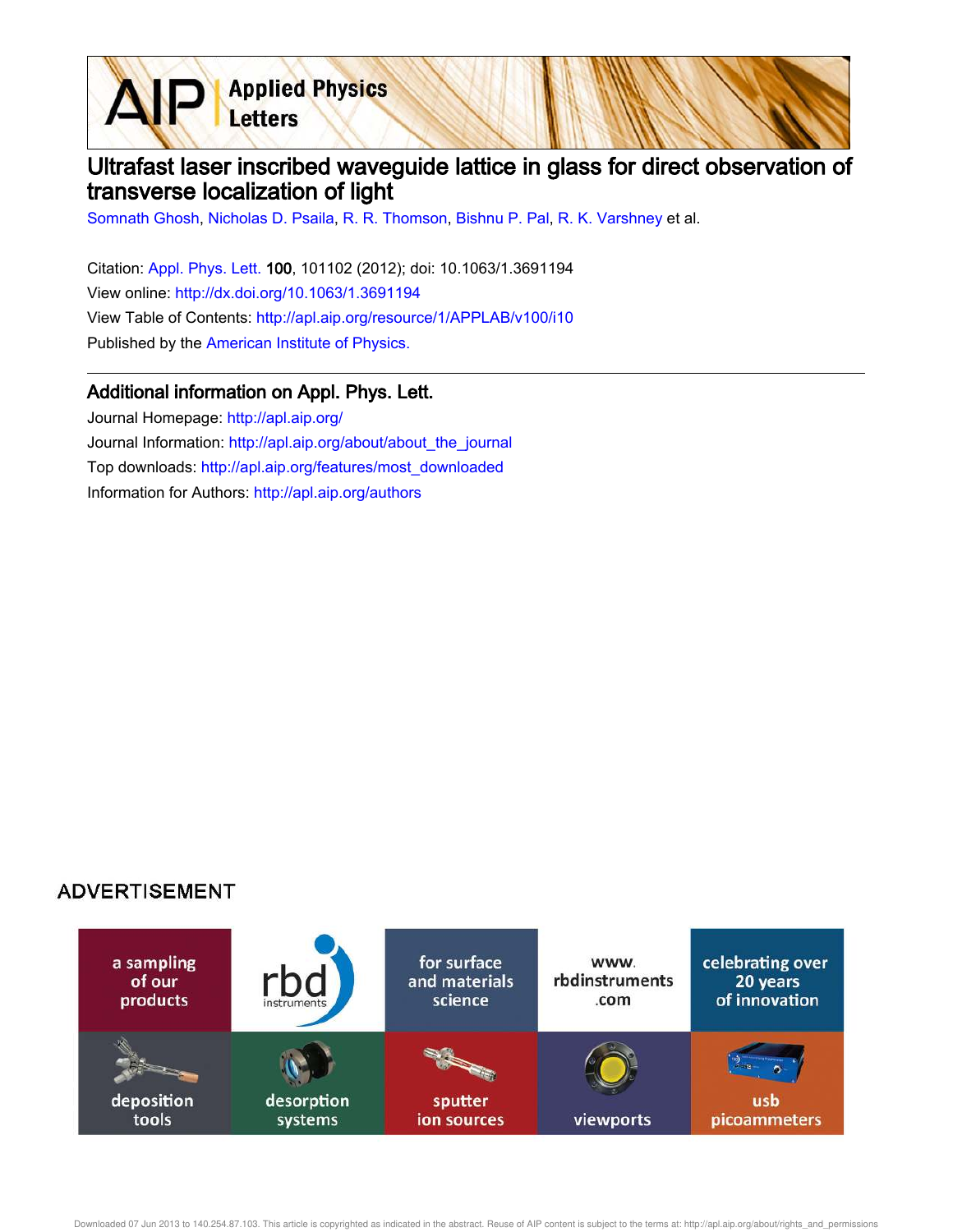## Ultrafast laser inscribed waveguide lattice in glass for direct observation of transverse localization of light

Somnath Ghosh,<sup>1</sup> Nicholas D. Psaila,<sup>2</sup> R. R. Thomson,<sup>2</sup> Bishnu P. Pal,<sup>1</sup> R. K. Varshney,<sup>1</sup> and Ajoy K. Kar<sup>2,a)</sup>

<sup>1</sup>Physics Department, Indian Institute of Technology Delhi, Hauz Khas, New Delhi 110016, India <sup>2</sup>School of Engineering and Physical Sciences, David Brewster Building, Heriot-Watt University, Edinburgh, EH14 4AS, Scotland

(Received 23 August 2011; accepted 13 February 2012; published online 5 March 2012)

We present initial results of the direct observation of the signature of localized light in an ultrafast laser-inscribed (ULI) disordered lattice that contains an array of evanescently coupled, one-dimensional optical waveguides in glass in which certain amount of disorder in refractive index was introduced. Numerical simulations were carried out to test the feasibility of the initial experimental design. Such configurable ULI disordered waveguide lattices should open up a platform for investigating the phenomenon of transverse localization of light and its statistical nature. © 2012 American Institute of Physics. [http://dx.doi.org/10.1063/1.3691194]

The phenomenon of Anderson localization<sup>1</sup> of wave functions in disordered systems is now accepted to be ubiquitous in wave physics, $2-4$  which includes possibility of localization of light in a disordered dielectric lattice.<sup>4</sup> Raedt et al.<sup>5</sup> introduced the concept of transverse localization of light in a semi-infinite disordered dielectric geometry. In recent years, there has been a resurgence of interest in this area from a fundamental physics point of view and for photonics applications. $2^{-11}$  The first ever experimental demonstration of light localization in a 2-D (temporarily realized) disordered lattice was reported in Ref. 8. In this paper, we propose the technology of ultra-fast laser inscription (ULI) as a versatile tool for realizing waveguide lattices with attractive features such as a configurable level of disorder, as well as for studying the statistical nature of the localization phenomenon in permanently disordered lattices.

By numerically simulating the propagation dynamics of a light beam through a disordered lattice geometry<sup>9,12</sup> consisting of 100 unit cells (i.e., a pair of high and low index regions) of evanescently coupled 1D optical waveguides, the femto-second ULI experiment was designed, and its fabrication recipe defined. Such lattices with a specific level of disorder but of different realizations have been fabricated and investigated to account for the statistical nature of the phenomenon. All the waveguides in the lattice were embedded inside a medium of constant refractive index  $n_0$ .<sup>12,13</sup> The transverse refractive index variation  $\Delta n$  (x) (over the uniform background  $n_0$ ) profile of this 1-D waveguide lattice was assumed to follow the following expression:

$$
\Delta n(x) = \Delta n_p(H(x) + C\delta(x)),\tag{1}
$$

where  $C$  is a dimensionless constant whose value governs the level/strength of disorder; the periodic function  $H(x)$ takes the value 1 inside the higher-index regions and is zero elsewhere;  $\Delta n$  (x) consists of a deterministic periodic part  $\Delta n_{\rm p}$ , of spatial period  $\Lambda$ , and a spatially periodic random

0003-6951/2012/100(10)/101102/4/\$30.00 100, 101102-1 © 2012 American Institute of Physics

component  $\delta$  (uniformly distributed over a specified range varying from 0 to 1). This particular choice of randomly perturbed refractive indices in the high index, as well as low index layers, enables us to model the diagonal and offdiagonal disorders to study the localization of light. $9,14$  The remaining details of modelling light localization in such a disordered waveguide lattice have been described in our earlier paper.<sup>12</sup> The choice of the parameter set for an optimized lattice structure for this target experiment was dictated by the ULI technology;<sup>15</sup> the chosen lattice consisted of  $N$  number of periodic waveguides, each of  $7 \mu m$  width and spatially separated by 7  $\mu$ m [see Fig. 1(a)]. The unperturbed lattice of waveguides had a periodic index modulation  $\Delta n_p$  of 0.001 over the bulk Er-doped bismuthate glass sample.

The lattice consisting of an array of a large number of waveguides [Fig. 1(a)] was fabricated using a Fianium® Femtopower Yb-doped fiber laser emitting 350 fs pulses at a wavelength of 1064 nm. The repetition rate of the laser was set to 500 kHz. The pulses were focused onto the erbium doped bismuthate glass through an aspheric lens of 0.4 NA [see Fig.  $1(b)$ ].

First, a 500  $\mu$ m wide slab waveguide was written using a multi-scan technique employing sequential passes (each with  $0.4 \mu$ m spacing) of 86 nJ pulses and an 8 mm/s writing speed. The slab waveguide yielded single-mode guidance in the vertical direction and highly multimode guidance in the horizontal direction. Second, array elements were superimposed onto the slab waveguide using the same multi-scan technique and overwriting onto the slab again with a separation of  $0.4 \mu m$ 



waveguide lattice. (b) Schematic of the femto-second laser inscription

FIG. 1. (Color online) (a) Schematic of the chosen evanescently coupled

a)Electronic mail: a.k.kar@hw.ac.uk. technique.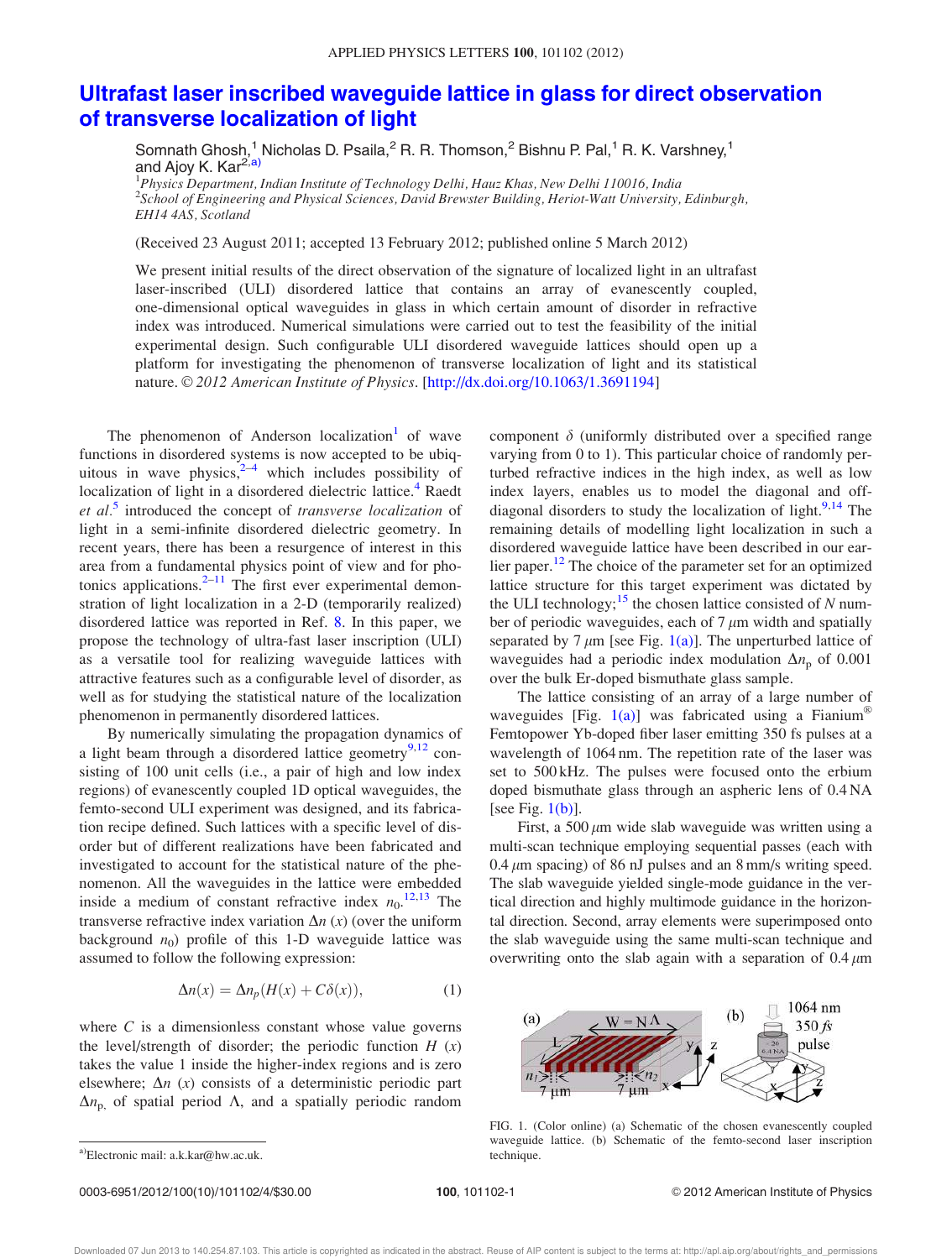between successive passes.<sup>15</sup> The array pitch was set at  $7 \mu m$ with a duty cycle of 50%. The same pulse energy of 86 nJ was used in order to maintain the same depth of the inscribed pattern due to the self-focusing effect. The elemental inscription inside the slab was carried out at a translation speed of 10 mm/s. The insertion loss will be relatively high, as the samples used for this work were very highly doped bismuthate glass (which had an Er concentration of  $4.8 \times 10^{20}$  ions/cm<sup>3</sup>), and we were propagating light in it at 980 nm. Assuming a cross section of approximate  $2.5 \times 10^{-21}$  cm<sup>2</sup>, which is standard, this would result in an absorption loss alone of  $>5$  dB/cm at 980 nm.

In order to produce randomized arrays, a pseudorandom array pattern was generated with numbers ranging between 0 and 1. This array was then multiplied by the writing speed and a scaling factor. These values were then fed to the array element writing speed to introduce a scalable randomness in the speed of inscription between each element. Changing the writing speed allows fine control of the net amount of laser energy transferred to the substrate, which essentially dictates the net modification of the refractive index. A range of arrays with varying  $C$ 's as scaling factor was fabricated, using the same pseudo-random array pattern for each. Arrays with  $C = 0$  to 0.6 through control of the translation speed were inscribed with a step size of 0.1 relative to the previous sample. It takes approximately two hours to fabricate a set of lattices with specific disorder levels  $C = 0, 0.1, 0.3, 0.4, 0.5,$  and 0.6, respectively, on the chosen glass with suitable aspect ratio.

In our numerical simulation for designing the experiment, we distributed the refractive index over different unit cells of the waveguide lattice following the prescription contained in Eq. (1), while retaining the same spatial periodicity. We introduced disorder over and above the perfectly ordered waveguide arrays as shown in Fig.  $1(a)$  of uniform refractive index contrast. To simulate the after-effect of different levels of deliberately introduced refractive index disorder on the propagation dynamics of light through this geometry, we considered launching a probe light beam at an operating wavelength of 980 nm around the central unit cell of the lattice at its input plane. The input beam, whose spot size  $(w_0)$ was  $10 \mu m$ , covered more than one unit cell around the central unit cell. In the absence of any disorder, numerically simulated propagation dynamics of an input Gaussian beam of wavelength 980 nm through the lattice indicated the ballistic mode of light propagation (Fig.  $2(a)$ ) due to discrete linear diffraction. When we introduce a 20% disorder into the refractive index distribution, the afore-mentioned ballistic expansion of the beam is significantly reduced as shown in Fig.  $2(b)$  due to the localization effect. Recently, we had shown the behavior of effective beam width  $(\omega_{\text{eff}})$  variation (chosen as a characteristic parameter to represent localized state) with the disorder parameter  $C$  to quantify the degree of light localization.<sup>12</sup> For values of  $C$  above a threshold value,  $\omega_{\text{eff}}$  remains almost unaltered beyond a certain propagation distance (except for the nominal statistical fluctuations). This invariance in  $\omega_{\text{eff}}$  with propagation is recognized as the signature of localized light.

The ensemble-averaged (over 100 realizations, i.e., 100 different  $\delta$ 's) output intensity profiles from the lattice after a



FIG. 2. (Color online) Simulation results for beam propagation through the chosen disordered lattices: (a) Simulation result indicating ballistic mode of propagation through a perfectly ordered lattice; (b) transition to a localized state in a 20% disordered lattice; (c) to (f) show the evolution of the building up of a central peak in intensity as an indicator of transition from ballistic mode to a localized state with increasing disorder from 0% to 40%; the inset in (f) indicates the localized intensity profile on a semi-log scale.

propagation of 15 mm, as obtained through detailed numerical simulations, are plotted in Figs.  $2(c)$ –2(f) for strengths of disorder, i.e.,  $C$  as  $0\%$ ,  $10\%$ ,  $30\%$ , and  $40\%$ , respectively; this sample length of 15 mm was chosen as simulations have indicated that for  $C = 0.4$ , this length is sufficient to achieve localization. A clear evolution from the ballistic mode of expansion (see Fig.  $2(c)$ ) to a characteristic localized state (see Fig.  $2(f)$ ) via intermediate states, with gradual suppression of side-lobes (characteristic of ballistic mode of propagation) and a corresponding building up of exponential tails (characteristic of localized state), is evident from Figs.  $2(c)$ –2(f). The inset in Fig. 2(f) clearly manifests the linear tails of a localized state when plotted on a semi-log scale, which is well reported in the literature as a signature of the localization of light.

In order to validate our afore-mentioned findings of numerical simulation in the context of transverse localization of light, we fabricated several ULI waveguide lattices having different levels of disorder  $(C)$ , ranging from 10% to 60% in increments of 10%. Moreover, in order to address the important issue of the statistical nature of the phenomenon in a finite-sized lattice, we fabricated lattices of different realizations for a particular C (because just one particular realization of a specific level of disorder does not necessarily reveal seizure of the beam broadening due to disorder in a 1-D lattice of finite length). In Fig.  $3(a)$ , we have shown a microscopic view of one of the fabricated ULI disordered waveguide lattices. For better clarity, a zoomed portion of the same sample is also shown as inset in the same figure. Light from a 980 nm fiber laser at a relatively low power level (to avoid the possibility of any nonlinear effects, which may arise due to the inherent nonlinearity of the sample) was launched into the fabricated waveguide lattice around its central region through an intermediate microscope objective. A CCD camera was employed to record the intensity distribution from the image of the lattice output. From the measured output intensity distribution, it can be seen from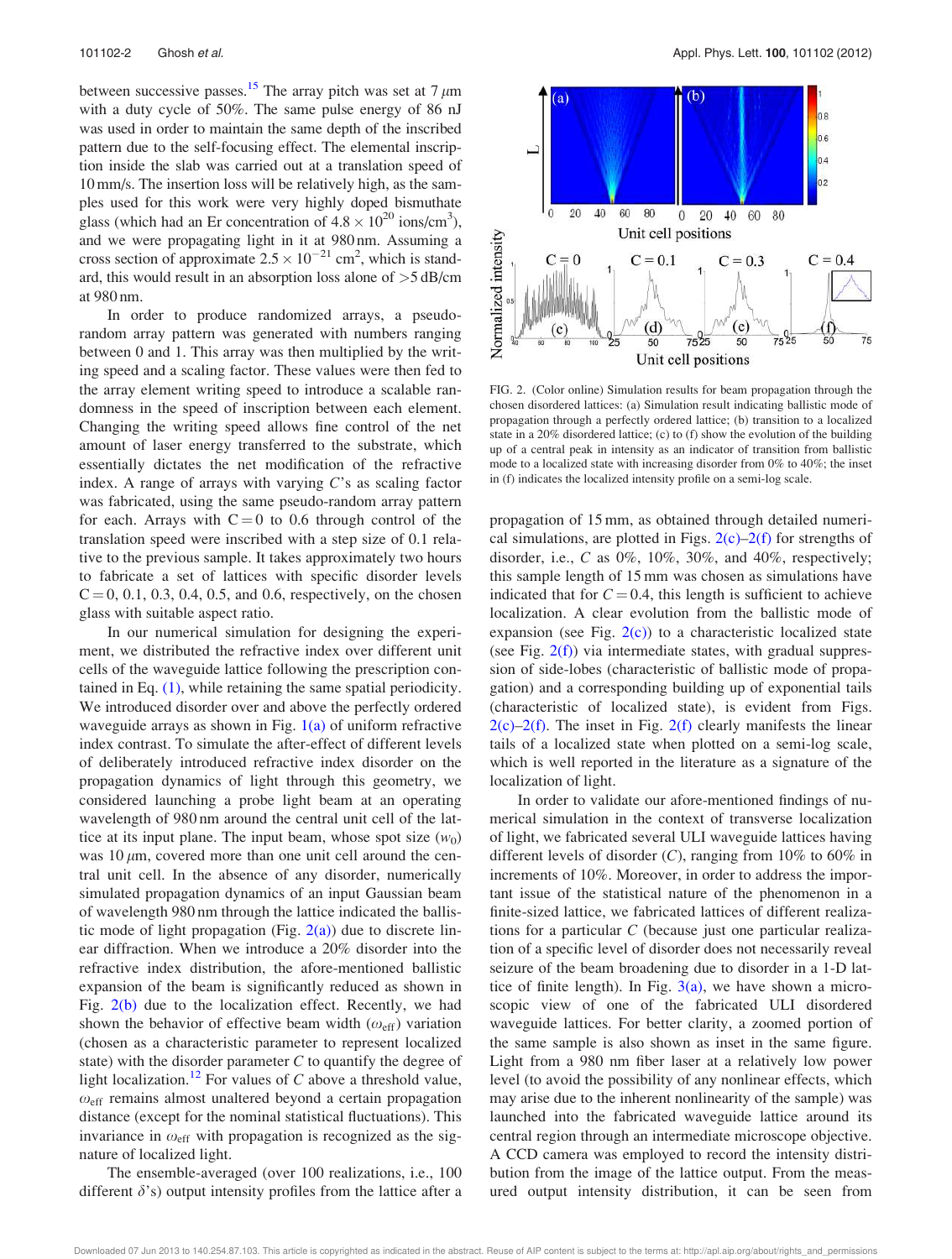

FIG. 3. (Color online) Observation of localized light in ultra-fast laserinscribed disordered lattices: (a) Microscopic view of a ULI lattice of coupled waveguides, the inset shows the zoomed version of the marked area. (b) Measured output intensity distribution from the lattice under ballistic mode of propagation (as in Fig.  $2(a)$ ) in arbitrary units. (c) Measured output intensity distribution corresponding to a localized state for a disordered lattice having  $C = 0.6$ . (d) Localized states for different realizations of the same strength  $(C = 0.6)$  of disorder when the input beam was incident at the same location with respect to the waveguide lattice. Measured ensemble averaged output intensity profiles from waveguide lattices having  $C = 0.4$ , which corresponds to threshold for realization of localized light, is shown Fig.  $3(e)$ ; the inset represents the localized intensity profile on a semi-log scale.

Fig. 3(b), which corresponds to propagation through an ordered lattice, that the launched beam propagates as a linearly diffracted beam (analogous to simulation results shown in Fig.  $2(a)$ ) due to the translational symmetry of the lattice. Whatever asymmetry was present in the measured output intensity profile could be attributed to insufficiently high precision in the state-of-the-art ULI technology. In this case, the chosen sample length of 5 mm is not sufficient enough to achieve the localized state with this unwanted very low level of disorder. However, this inherent scattering will lead to localization only after a length of about 210 mm, with the scattering being modeled as 5% disorder. The coupling length has been estimated from the contour image (photograph taken from the top of the sample while light beam was propagating through it) of the intensity evolution of the propagating beam through our fabricated lattices along length. The estimated coupling length is  $1.42 \pm 0.2$  mm for a particular fabricated ordered lattice at the operating wavelength. As mentioned earlier, through adjustment in the laser writing speed we could realize lattices with different levels of disorder (i.e., of different  $C$ 's). Figure  $3(c)$ , which corresponds to the measured output intensity distribution from a disordered lattice having  $C = 0.6$ , indicates a clear signature of a localized state of light. In order to incorporate the characteristic statistical nature of the localization phenomenon, we fabricated a set of ULI lattices of same C of 0.6 but of different  $\delta$ 's. In Fig. 3(d), we show a set of output intensity profiles from these lattices of different realizations. In all these cases, the input beam was focused at the same location at the input plane of these lattices, while the output intensity measurement window was kept centered with respect to the lattices, as before. To establish the fact that the experimental results could demonstrate the transition from an initial regime of ballistic expansion to the localized regime in our ULI samples as a function of the imposed disorder, we also studied light propagation through five different realizations of disordered ULI waveguide lattices with intermediate disorder levels of  $C = 0.1$ , 0.3, 0.4, and 0.5, in addition to the above mentioned case of  $C = 0.6$ . We determined the ensemble average of the measured output profiles from those lattices whilst keeping the input excitation constant. A sample result of such measurements from our 5 mm long lattice is shown in Fig. 3(e) for a disordered ULI lattice having  $C = 0.4$ , which was sufficient to attain localization. To get a better appreciation of the linearly decaying tail displayed in the inset in Fig.  $3(e)$ , we need to take the ensemble average over more numbers of measured output profiles from different realizations of the disorder. The estimated localization length in one of the fabricated disordered lattice (particular realization) is (83  $\mu$ m  $\pm$  3.5  $\mu$ m). Since the actual refractive index modifications in the laser inscribed disordered lattices could not be precisely estimated due to the limited scope of the state-of-the-art facilities for this relatively high refractive index glass, it was difficult to carry out precise simulation of the experimental data.

Nevertheless, initial simulations to design the ULI experiment were indeed verified as the ULI waveguide lattice with deliberately introduced sufficient disorder in refractive index demonstrated direct observation of the evolution of a light beam from its initial ballistic mode of propagation to a localized state in a disordered waveguide lattice. In our fabricated finite 1-D waveguide lattice, we have shown the occurrence of ballistic mode of wave expansion in the spatial domain, where lattice length plays the role of time coordinate in the original Anderson model.<sup>1,8</sup> These 1-D lattice structures in the form of coupled waveguides could be written with targeted transverse disorder with a fair degree of control. This fabrication technology also facilitates the process of achieving different realizations of same level of disorder in a permanent structure in order to study the important aspect of the phenomenon's inherently statistical nature. This experimental route thus affords an extra degree of freedom for studying the phenomenon of transverse localization of light in disordered structures. We anticipate that this methodology could be an efficient tool to study the role of a prominent photonic bandgap and the transverse localization of light,<sup>16</sup> along with various other fundamental aspects of the phenomenon in permanently disordered 1-D lattices. Such a detailed study may be undertaken in the near future. One of the main reasons for using the chosen glass was due to the relatively large green up-conversion present upon pumping the glass with 980 nm. This allows the viewing of the light from above the sample and observing the evolution of the localised state. We have reported the results on light localization at low input power level (only few mW) of the beam. The chosen glass sample could be potentially used as a gain medium once the localized state of light is achieved; a step further to realize random laser in 1D in disordered waveguide lattices. Also, there would have been 1550 nm ASE present when pumping at 980 nm; however, with the present experimental conditions, the pump level was not been sufficient enough to make ASE significant. We may